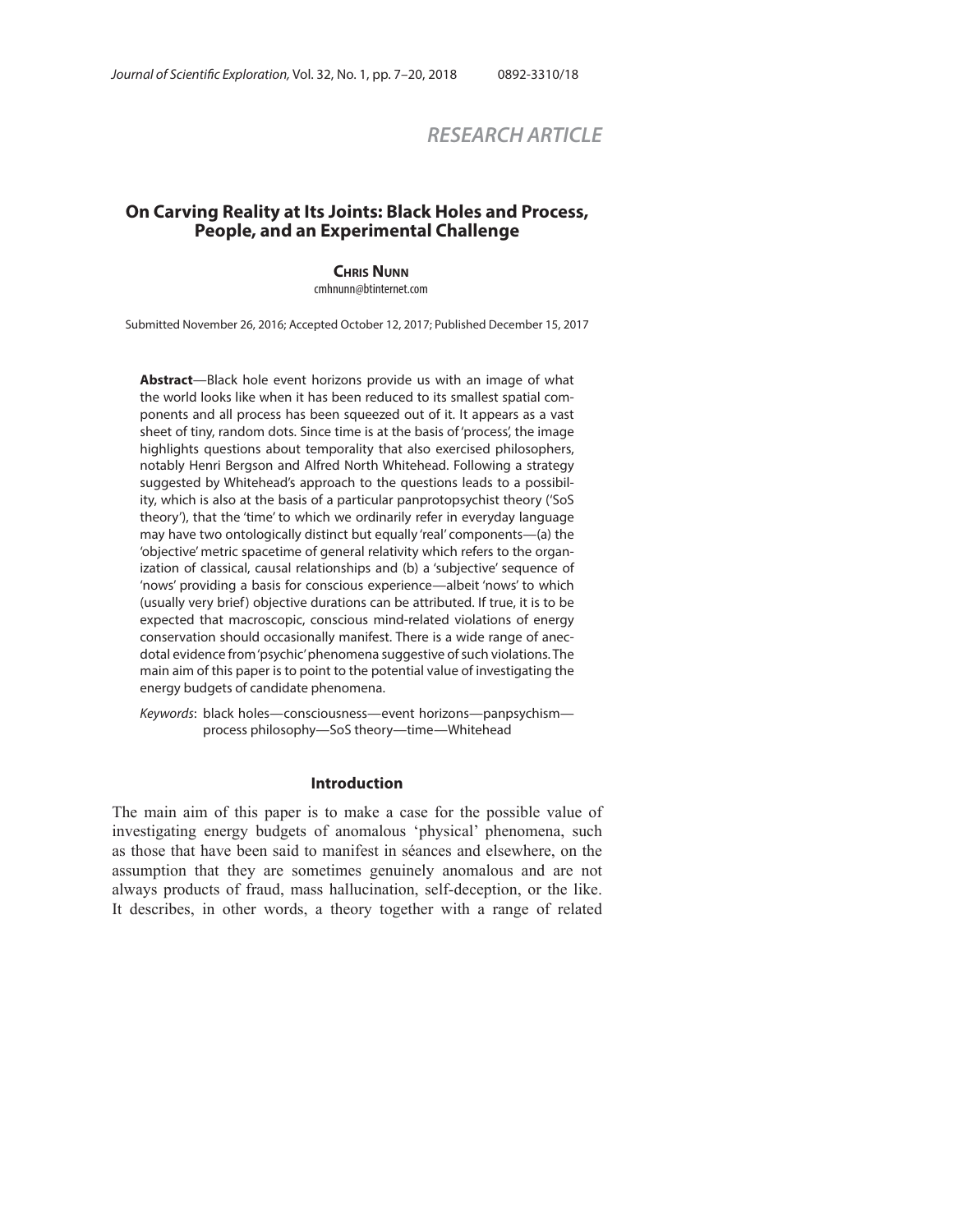considerations that may plausibly be thought sufficient to guide enquiry into weird physical happenings of a sort that have been widely reported and are sometimes investigated by parapsychologists. The possibility is also raised that short-lived violations of *objective* energy conservation may frequently manifest in effects on brain rhythmicity (see Pereira et al. 2018 for more detail).

The story I shall offer starts with a vindication of Henri Bergson's assertion of the greater importance to our existence of 'process' over 'structure'. He was especially doubtful about the completeness of general relativity's account of time, arguing that relativity theory excludes the central importance to temporality of both creativity and present moments. The vindication offered here depends on looking at implications of contemporary ideas, unavailable in Bergson's lifetime, about the nature of cosmological black hole event horizons.

It turns out that Bergson's 'process philosophy', as developed by Alfred North Whitehead, may be thought to lead on to a particular panprotopsychist<sup>1</sup> theory of the ontology of consciousness, dubbed 'SoS theory' (Nunn 2013, 2015, 2016). I will argue that lines of thought pursued by Whitehead can be given a focused, albeit speculative, interpretation in SoS theoretical terms. A principal justification for considering this line of argument is that it implies a surprising and potentially testable prediction which, if fulfilled, would differentiate the view offered from all other currently extant theories of consciousness of which I am aware, while indirectly rehabilitating Bergson's claims (see, e.g., Canales 2015) about the inadequacy of the 'clock time' of general relativity to provide a complete account of temporality. SoS theory is of particular interest in connection with this because it is the only protopsychist theory, so far as I know, to incorporate a built-in solution to the 'binding' or 'combination' problem (i.e. the problem of how it is that events in the brain that are apparently separated in time and space can give rise to unified conscious experiences) that presents major difficulties for other panpsychist theories (Nunn 2013).<sup>2</sup>

Both Henri Bergson and Alfred North Whitehead placed great emphasis on the world's changeability, 'vitality', 'creativity', and the independent reality of what might be termed 'nowness'.<sup>3</sup> Bergson (along, perhaps surprisingly, with the mathematician Henri Poincaré) was said to have taken the view that scientists, including Einstein, "do not measure time but cut it up into pieces that they declare to be identical so that their equations are as simple as possible" (Souriau 1937), the implication being that some of time's essence is lost in the process of dissection.

Both philosophers emphasized the precedence that must be given to considerations of process over structure when it comes to understanding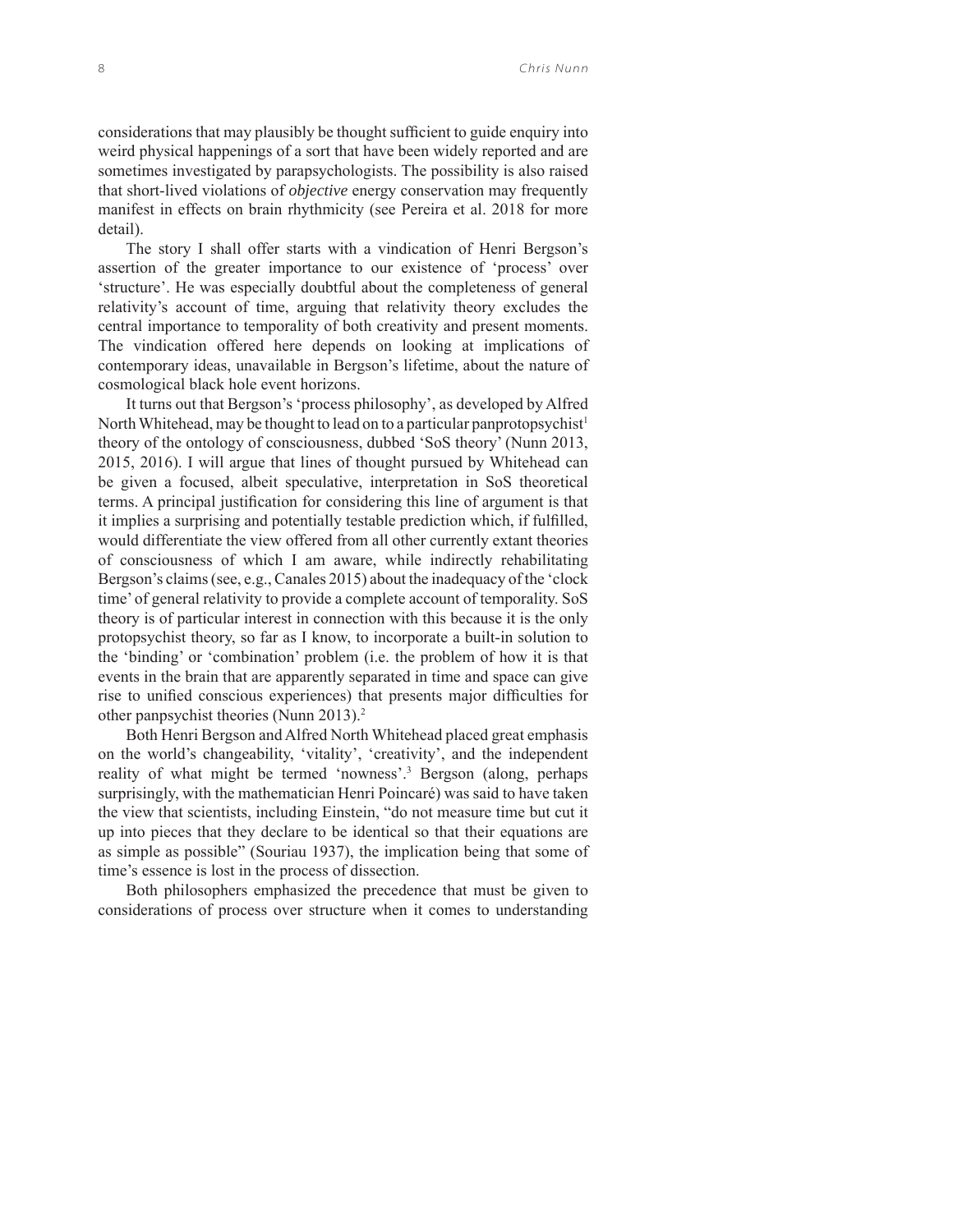our apparently separate subjective and objective worlds. Present-day conceptions of the nature of black hole event horizons, which of course were unavailable to these thinkers, can nowadays be used to provide a particularly vivid illustration of the value of their views about the primacy of process, with its dependence on time. Unger and Smolin (2015), too, have recently explored in detail the necessity of appreciating the essential 'reality' of time with its concomitant dynamic; a dynamic that may even span successions of universes, they speculate. Space, in their view, is a less fundamental circumstance than time.

I'll be focusing especially in this paper on an attempt to elucidate what any 'reality' attributable to time may mean, how it may manifest in us and how the proposals offered might be tested. My first step involves taking a look at a paradoxical difference between the experience of, and information available to, people observing a black hole event horizon from the outside and the predicted experience of someone actually falling through a horizon—in the special case of black holes sufficiently massive to allow a faller to survive purely tidal forces while transiting their horizons. Holes of sufficient mass are thought to exist in the centers of most galaxies, and I will assume that the unlucky faller is adequately protected from radiation surrounding the hole.

## **Black Holes**

Many lessons have been drawn from these black holes, and it is now familiar that a precise entropy, as well as a mass, charge, and spin, can be attributed to each. Black hole entropy was a big surprise when discovered (by Jacob Bekenstein in the early 1970s), and it was an even bigger surprise that this entropy relates to the surface *area* of their event horizon measured in Planck units, not to the volume enclosed by the horizon. The second surprise (about the importance of area) was a consequence of the fact that entropy provides a measure of 'information'. It had been expected that objects falling into a hole would pack into its volume somehow, carrying all their 'information' with them. The discovery about area subsequently led some cosmologists to make an extrapolation from Bekenstein entropy and infer what has been termed the 'holographic principle', which has become an ever more popular concept in recent years; the claim is that the whole universe and, in principle, any subsection of it, is fully represented by 'information' spread over the surface of whatever equivalent (most often the 'light horizon' of the universe) to a black hole event horizon it may be thought to possess. How valid was the extrapolation and the subsequent inference?

The first point to make is that event horizons exist only from the point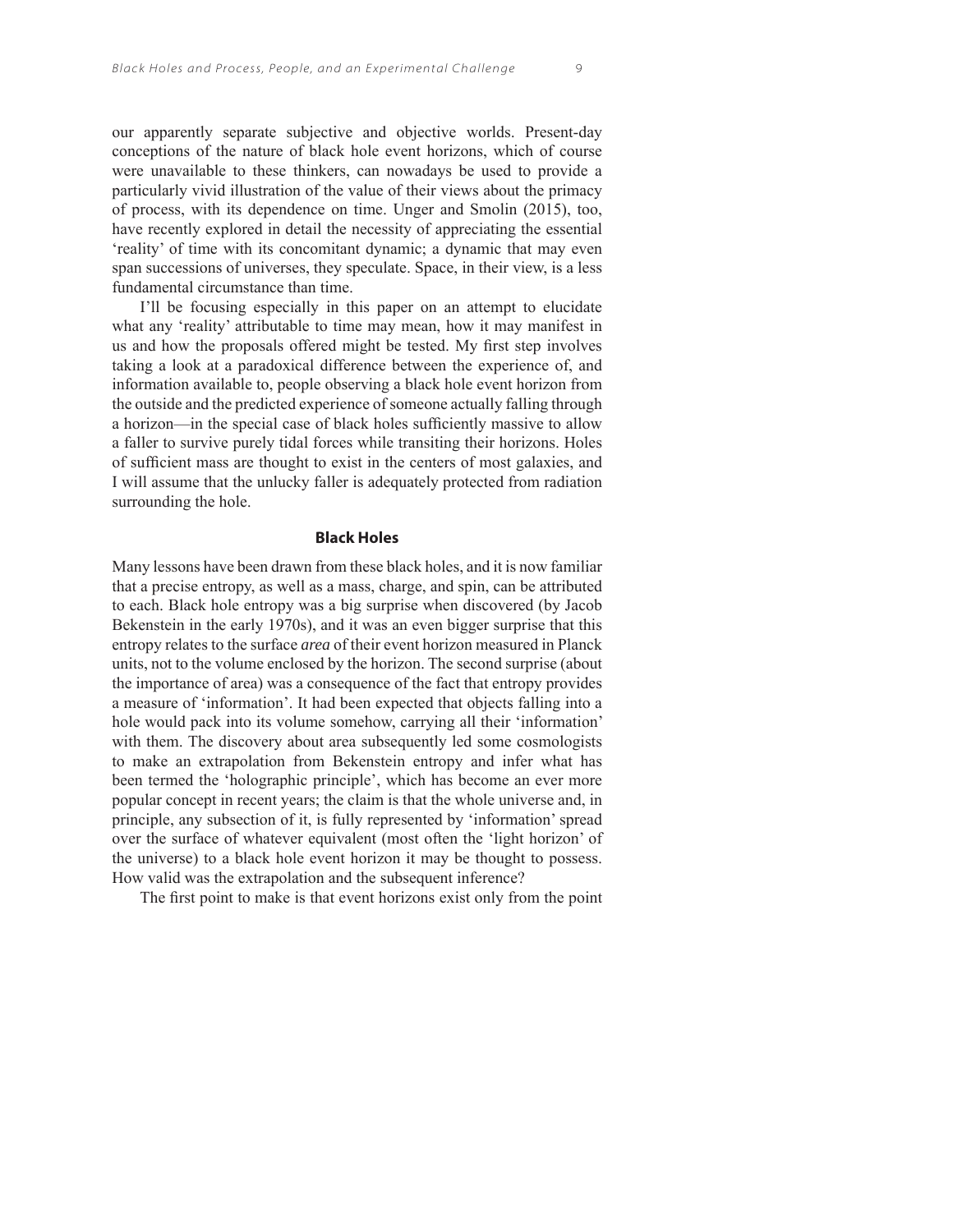of view of observers sitting outside them. The mathematical structure of general relativity shows that they would be expected to have no direct physical significance whatsoever for an observer unlucky enough to fall through one. They are, in a sense, an observer-dependent illusion. Therefore, any extrapolation of conclusions drawn from them to the entire universe has to be regarded as shaky at best, unless one supposes that they are a feature of the experience of a God sitting outside the visible universe; even with such a supposition, extrapolation would need to assume that God is an 'observer' closely resembling ourselves in this respect, which seems more than a little unlikely. We therefore need to try to unpack the origins of the illusion and its precise connection(s) with 'information'.

The Bekenstein entropy of black holes can be regarded as dependent on the fact that, from the point of view of outside observers, anything falling into one takes an infinite amount of time to cross its event horizon, even though, from the point of view of an unlucky faller (assuming the hole is massive enough to allow her to survive tidal forces at the horizon and *have* a point of view), her clock keeps ticking away normally. Contrary to her own experience, it appears to outsiders that she gets 'smeared out' over the event horizon despite the fact that the crossing has no special physical effect on her that is independent of the smoothly increasing gravitational field to which she is subject. Because there is an infinite time, from an outsider's point of view, during which the apparent 'smearing' occurs, it's not really surprising that the process looks as though it grinds her down to her smallest (i.e. Planck scale) spatial components. The black hole is acting as a sort of measuring instrument or microscope that allows outside observers to 'see' the minimal spatial components of objects falling into it, after having apparently destroyed all previously existing connections between these components.

Black hole entropy thus has to be regarded as a measure of *algorithmic* information content. This is consistent with the horizon's dependence on outside observers since algorithmic information is defined as a measure of the length of the (minimal) computational program needed to fully describe some object. In the case of a black hole horizon, which is supposedly entirely random, any program describing it would have to exactly reflect in its complexity the entropy of the hole itself. Bekenstein entropy doesn't even relate in any rigorous sense to the Shannon information of our familiar 'bits' and 'bytes' since there is no meaningful way of attaching an expectation value to a Bekenstein pixel. Despite the vast algorithmic information value attaching to black holes, their Shannon value is best regarded as summing to just a few bits; bits that relate to the presence or absence of a horizon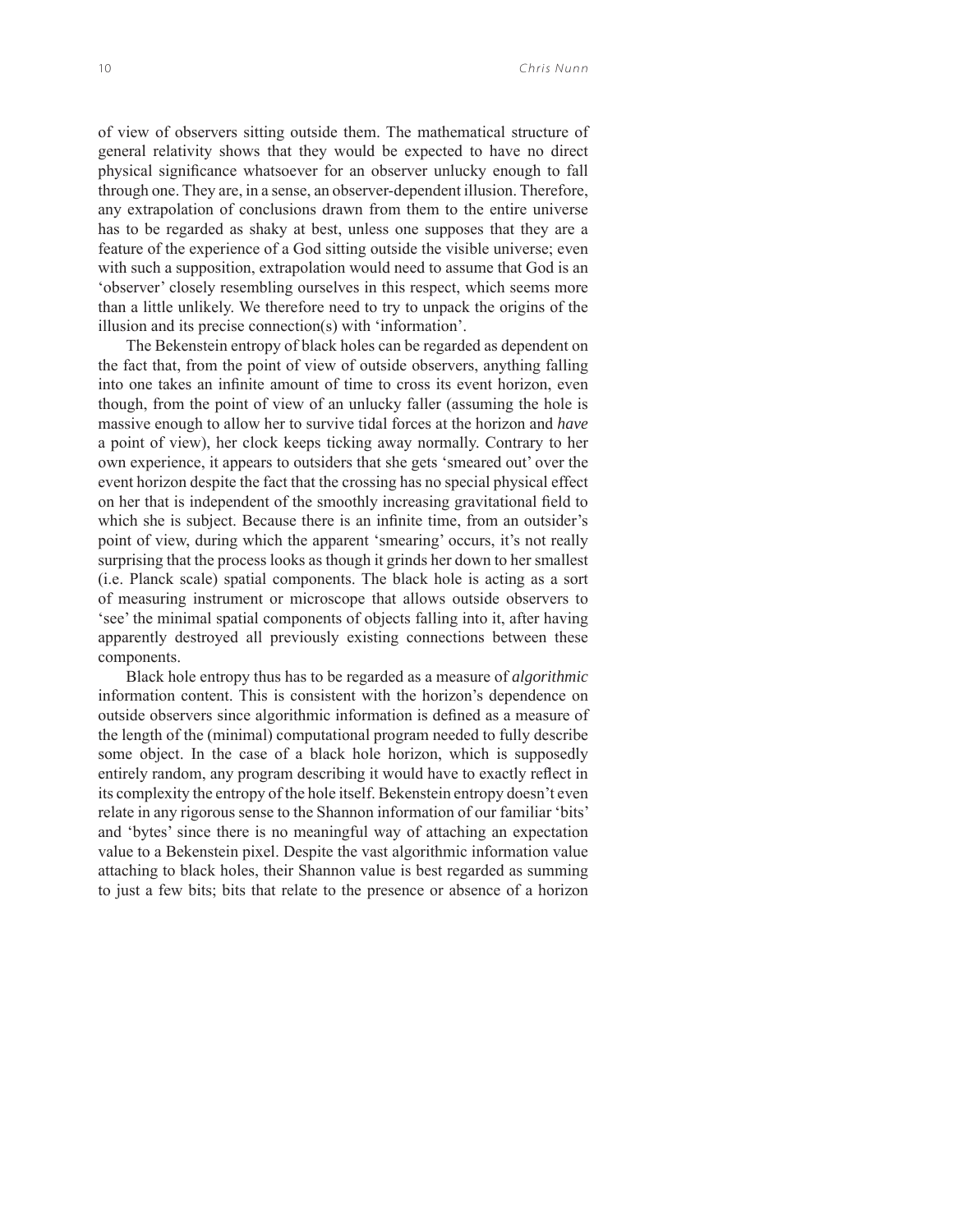along with its position as perceived by outside observers. For anyone falling through it, it has no informational value at all since it has no reality for her and she has no means of ascertaining her position in relation to it. The 'holographic principle', insofar as it may be valid at all, thus describes only the potential for representing the minimal (Planck-scale) chunks of spatiality within a volume after they have been divested of any temporal component; it can say nothing about their relationships, especially not their temporal relationships.

Event horizons teach us what 'reality' and 'information' look like from an objective point of view when stripped of all relatedness (with the exception of those few Shannon 'bits'); they appear as simply a vast sheet of tiny, random pixels. It wouldn't be totally unfair to say that they show us the final goal of any program of extreme reductionism—random structure, devoid of life and meaning. But what is the true nature of the temporality that allows anyone falling through the horizon of a sufficiently massive black hole to retain their rich subjective life for a brief while, until they meet whatever fate awaits within the hole? It is certainly hard to believe that the metric, 'clock time' of general relativity can be sufficiently 'real' to offer a complete account of the very different temporalities and experiences of outside observers and fallers without any introduction of additional considerations. Indeed the very fact that an infinity crops up in the experience of observers (the infinite time taken by falling objects to cross an event horizon) ought to raise doubts about the likely completeness of general relativity's account of time.

Henri Bergson and Alfred North Whitehead reached a very similar conclusion from more general philosophical considerations about a need for concepts over and above those offered by general relativity in order to reach an adequate understanding of temporality. Both philosophers admired and understood the elegance of Einstein's general relativity (as so well described by Canales [2015] in her history of the Bergson/Einstein debates), but felt that it must provide an incomplete picture of temporality because its geometric structure, along with the 'block universe' implications of special relativity, left no adequate place for the changeability and 'creativity' associated with time; nor could it accommodate the 'nowness' of our own subjective experience, they felt. While Bergson never offered any very clear-cut suggestions for a solution to the problem, Whitehead described a detailed, highly technical approach to resolving it. I want to take a look at his proposal next because, although it turns out to have been at least partially incorrect, it suggests a strategy pointing to an alternative solution that may work and should prove testable.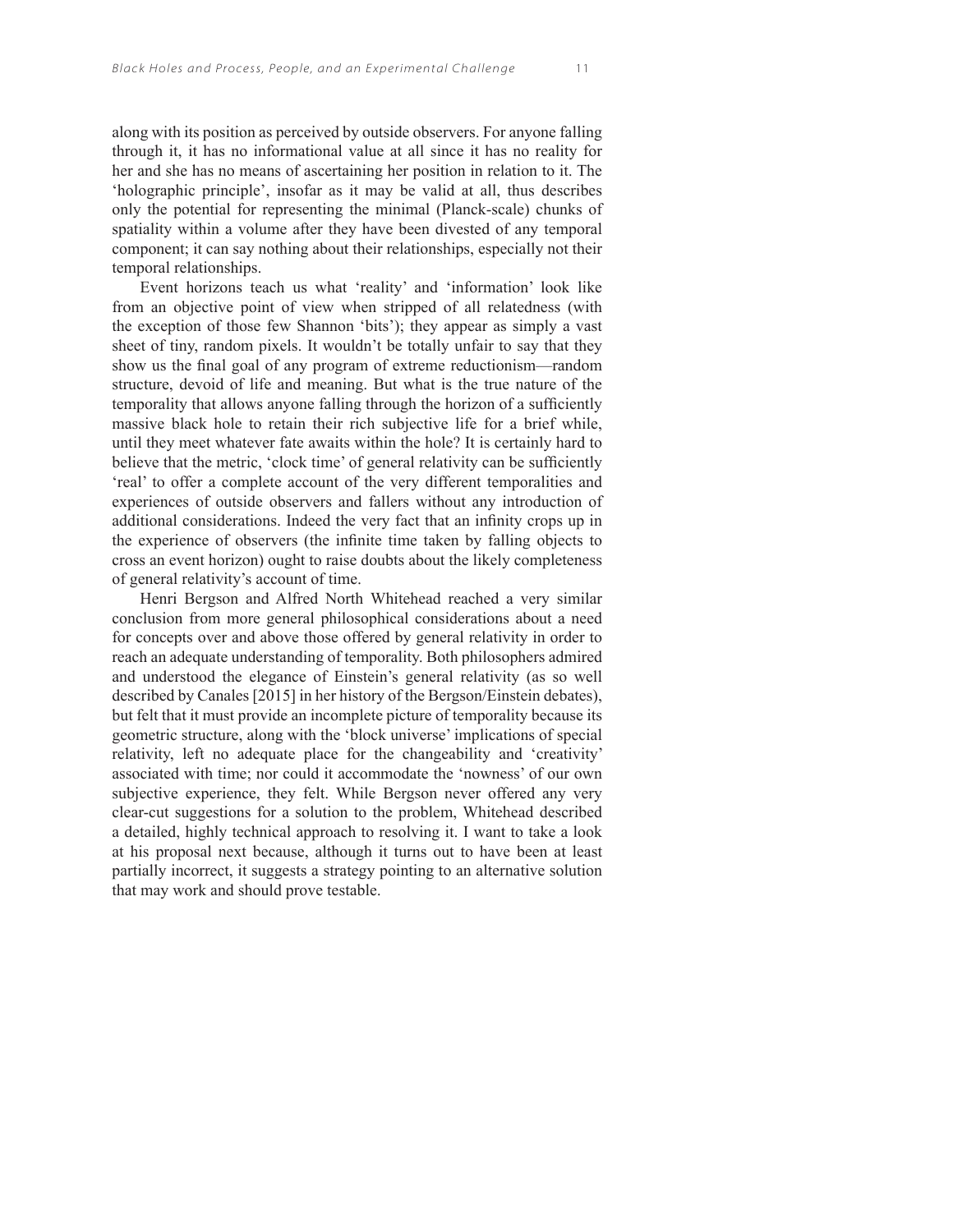#### **Alfred North Whitehead (1861–1947)**

One of the most profound thinkers of the first half of the 20th century, Whitehead made his name co-authoring *Principia Mathematica* with Bertrand Russell, subsequently becoming well-known for espousing the view that 'reality' is best considered a process comprising 'actual events', alternatively termed 'actual occasions of experience'. Widely quoted as having opined that "[conscious]<sup>4</sup> mind is simply the intrinsic temporality of a physical event," he regarded the search for static 'building blocks' for the world, whether in the form of 'Platonic' mathematical structures or physical particles, as being of secondary relevance only to the actual basis of reality. Perhaps discouraged by the prevailing intellectual climate at the time, which was more concerned with structure than with process, he later diversified his interests, becoming, among other things, an assistant founder of the Harvard Business School. Nevertheless, he and Bergson were quite right to emphasize the primacy of process. The aridity of event horizons those two-dimensional sheets of meaningless pixels—provides a far more striking image than any that was available to either of them of what is left when all process is squeezed out of the world.

Whitehead's approach to our 'what is temporality' problem is best described in one of his books, *The Principle of Relativity with Applications to Physical Science* (1922). About two-thirds of it deals with the mathematics of tensor theory but the underlying ideas are relatively clear, although some of the terms that he used need translation for modern readers. Important ones include:

(1) 'Actual events': these appear often, and perhaps always, to equate to causative happenings (conceived classically and not in terms of 'quantum measurement', so far as I could see), which always carry some particular ('adjectival') character.

(2) 'Event particles': the particular entities involved in 'actual events', which in many ways seem to have been regarded by Whitehead much as we would regard bits of active information (conceived in terms similar to Bateson's 'a difference that makes a difference' and without any reference to Shannon information theory).

(3) 'Adjectives': descriptors of the characteristics pertaining to some particular 'actual event'. Crucially, 'adjective' may refer either to a Galilean primary quality such as 'contiguity' (an example offered by Galileo himself) or to an experiential secondary quality such as 'red' (the example Whitehead often used). Even when referring to a Galilean primary quality, 'adjectives' also carry an experiential component.<sup>5</sup> Whitehead was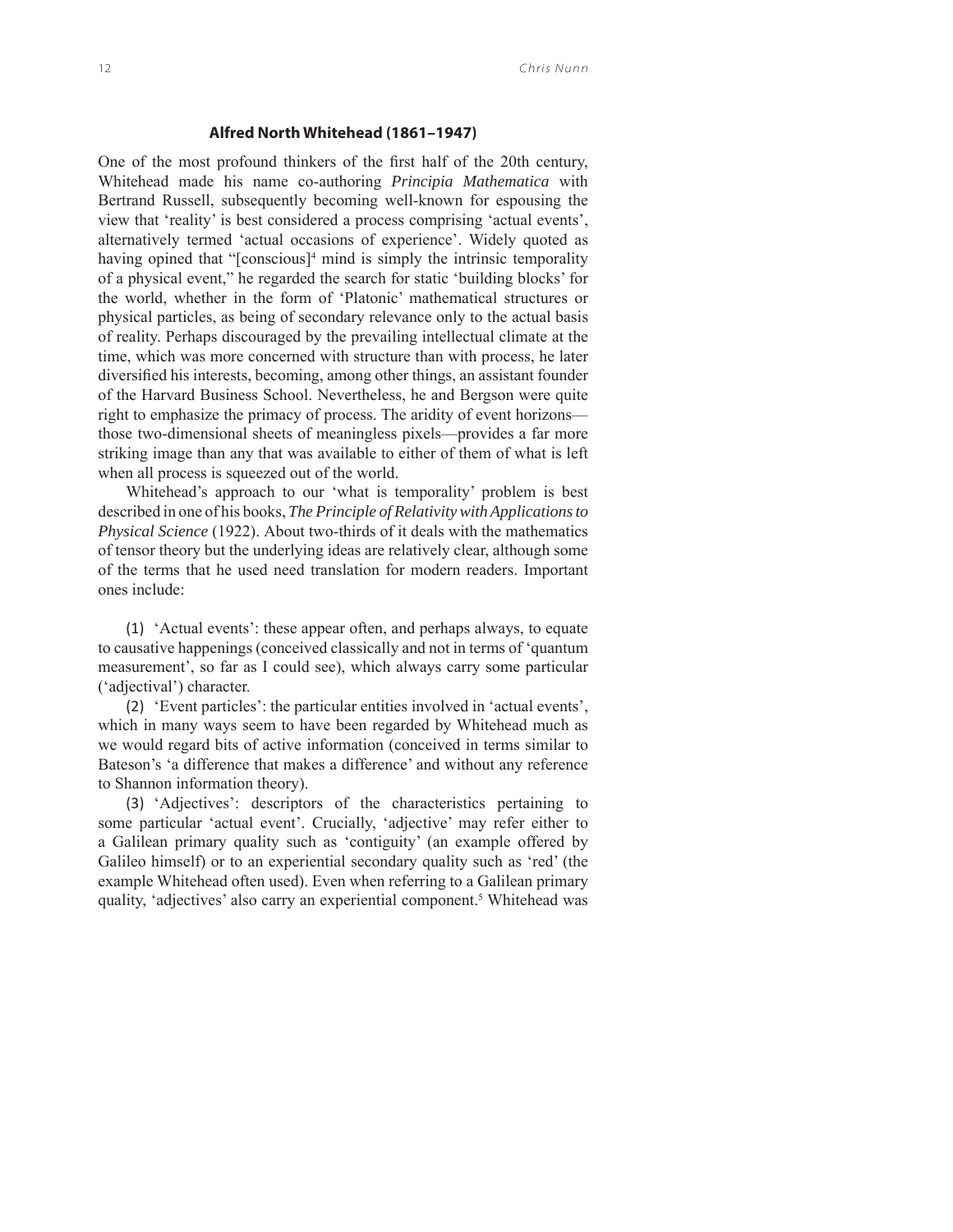thus a 'pan-experientialist' of some sort; his view may have been rather closer to modern panprotopsychism or dual aspect theory than to property dualism, despite his characterization of the nature of his 'adjectives' which he may have envisaged as quale-like and thus panpsychist (see Note 1). However, his 'actual events', sometimes termed 'actual occasions of experience', were clearly *proto*psychist equivalents. One can speculate that *sets* of 'actual events' get elaborated into 'actual occasions of experience', but Whitehead didn't make this step explicit in his writings.

Because of these background concepts, Whitehead needed some place for a real 'nowness' in time that he couldn't find in Einsteinian general relativity, which offers a wonderfully accurate metric for the description of classical, objective space–time. It is a smooth geometric structure, providing an apparently perfect model of the tempero–spatial organization of classical causative relationships. What it doesn't have is any special niche for 'now' other than as a reference to the occurrence of some particular, local causative event, nor any clear means of accommodating the perceived flow of time. Whitehead needed, in other words, to introduce a duality of some sort into general relativity that might offer a foothold for a concept of 'now' as a real entity with some sort of independent existence and might also provide a basis for making more fundamental distinctions between past and future than are provided by the standard statistical arguments from entropy (i.e. arguments based on the fact that, in closed systems like the universe, entropy always increases in the future direction).

Inspired, perhaps, by his feeling that 'Platonic' mathematical structures can't be part of the real world, he formulated general relativity in terms of *separate* geometric and gravitational tensors (instead of Einstein's single tensor which incorporates, indeed identifies, both geometry and gravitation), regarding the geometric tensor as not part of 'real' physics. This maneuver allowed him to claw back a basically Newtonian notion of 'now'. His formulation made predictions fully equivalent to those of Einsteinian general relativity for all phenomena that were under consideration during their lifetimes. It has, however, subsequently been shown to make a wrong prediction for certain very high energy phenomena, although a modified version of it may still prove useful (see, e.g., Alvedo 2015). Though Whitehead turns out to have been wrong about at least part of the detail, his overall strategy of introducing a duality of *some* sort into our concept of time's basis is well worth consideration. That's where I want to go next, taking as a guideline Whitehead's belief in the existence of an intimate relationship between consciousness and temporality rather than his technical enquiry into tensors.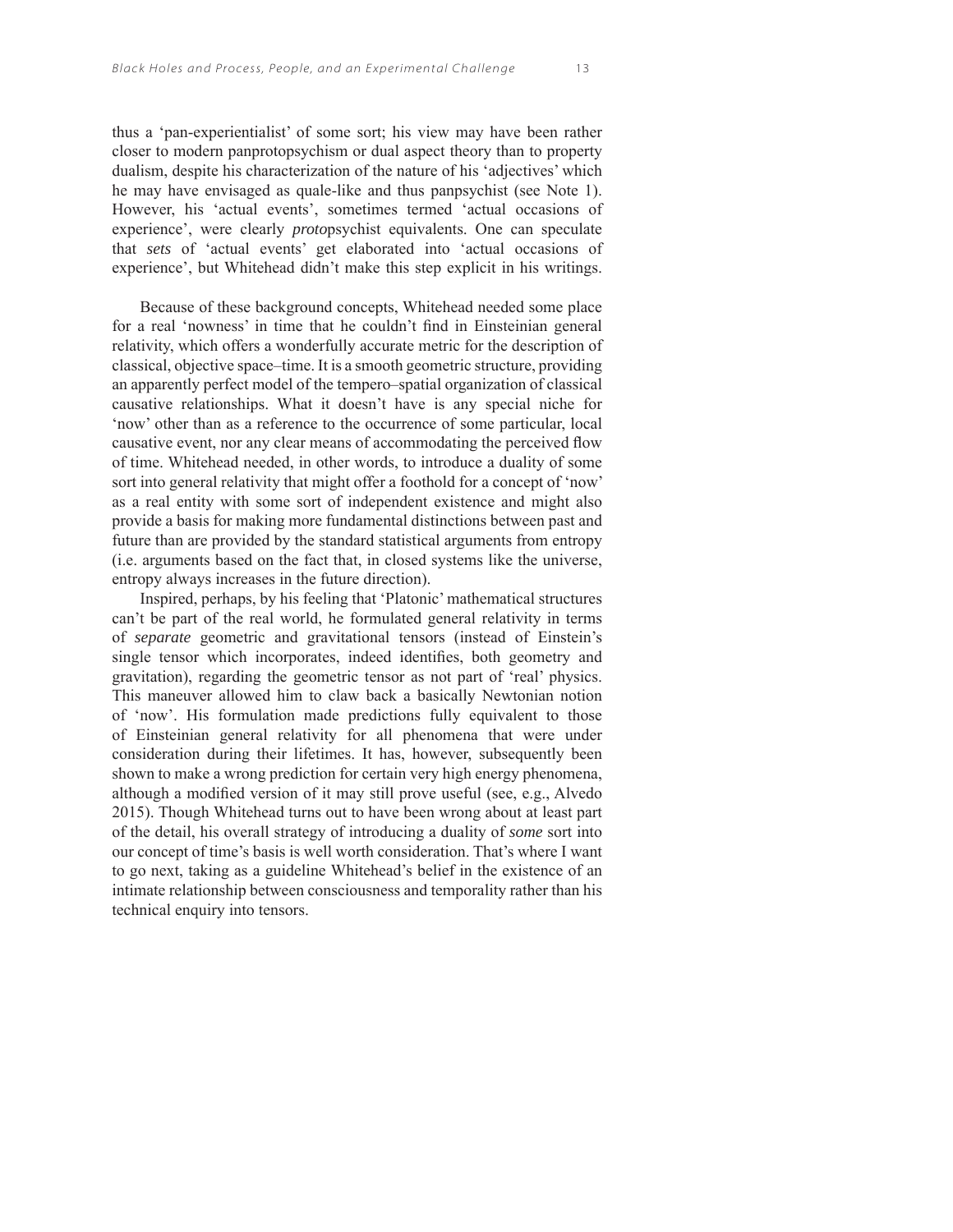### **Two 'Times'?**

Rather than look for two tensors to provide a basis for enquiry into the nature of time, it is a lot more straightforward to consider the possibility that time may present us with two distinct, but equally 'real' aspects. This is an idea with a long history, albeit one often ignored by mainstream thinkers. It dates back at least as far as McTaggart's (1908) suggestion that 'tensed' time (past, present, and future) is a concept distinct from that of 'tenseless' time (earlier than, contemporaneous with, and later than). McTaggart himself, writing some 20 years before Bohr's notion of 'complementarity' gained currency, supposed that incompatibilities between his two notions of time 'proved' that time is unreal. One can speculate that Whitehead ignored the idea because MacTaggart had used it to reach an opposite conclusion to the one he wanted. It is far more fruitful, however, to suppose that both of McTaggart's 'times' are equally real and that he reached a wrong conclusion from their apparent differences. The two 'times' may actually refer to different realms of reality, rather as waves and particles appear to belong to different categories from our point of view but are nevertheless aspects of an underlying unity, an idea that was adopted by Hans Primas (2003, 2009), for instance, who suggested that 'tensed' time might be 'the carrier of nonmaterial, mental phenomena' while 'tenseless' time can be identified with the objective, clock time of general relativity.

Because any fundamental split in time implies that a symmetry of some sort has been broken, it is reasonable to ask where the break may be thought to occur. One possibility is that it coincides with those quantum 'measurements' that result in energy eigenstate manifestations (Nunn 2013). The idea, which depends on attributing ontological rather than purely epistemic status to the temporal component of quantum theory's time/ energy relationship, is that little chunks of non-objective or 'mental' time occur along with actualization of objective energies. The manifestations of objective eigenstates of course adhere to the metric time and causative structure of general relativity. The hypothetical units of 'mental' time, which I dubbed 'scintillae of subjectivity' (SoSs), can be conceptualized both as elementary units of 'nowness' and as the 'temporal', subjective flipside of the virtual particles that play such essential roles in quantum field theory. Because of the Heisenberg time/energy uncertainty relationship, each SoS will have a duration (usually a very brief duration) from an objective point of view. This 'objective' duration can be calculated (in principle at least) from the energy uncertainty associated with some particular energy eigenstate 'measurement'. For instance, if the energy 'measurement' has an uncertainty of 10−33 joules, the associated SoS will exist, from an objective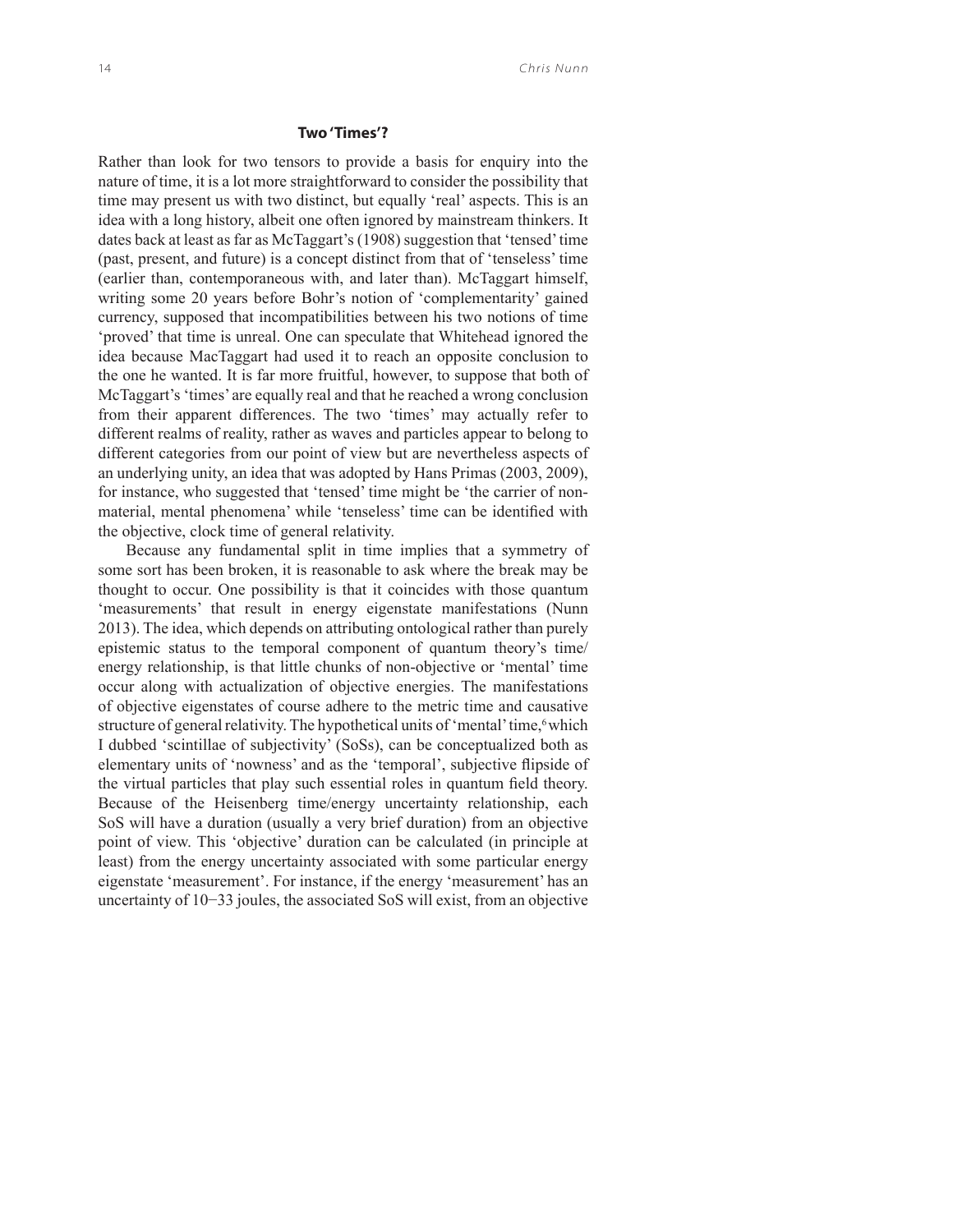point of view, for 0.1 second. From its own, subjective point of view and it is not misleading to think of it as owning a point of view—it will simply exist in a durationless 'now' which may be pictured as analogous to the 'now' that would have to be attributed to a photon traversing the visible universe according to special relativity theory. 'Nowness' may not be attributable to photons because they probably don't *have* a point of view, but the postulate here is that SoSs *are* a point of view. I've described elsewhere (Nunn 2016) how SoSs might be envisaged to provide a basis for our form of subjective conscious experience, but there are also questions to ask about their possible implications for relativistic, physical time and the objective world.

If SoSs exist, they have the potential to provide relativistic time with grounds for distinguishing between present, past, and future. 'Future' is when relativistic, clock time is unaccompanied by any SoS; 'present' is when a clock time event duration overlaps with the objective duration of an SoS (more usually the durations of a large number of individual SoSs in the context of our own conscious experience); 'past' is when such overlap no longer exists from the clock time perspective. From the SoS perspective, however, which occupies a durationless 'now', there is no 'past'. SoSs thus have to be regarded as forming an ever-accumulating 'memory' for events occurring in relativistic time, thereby providing the sort of independent reference frame for general relativity that is required by many convergent lines of thought, especially those mentioned earlier in this paper.

But there's a huge 'but' in that the alleged 'memory' would have to be regarded as entirely epiphenomenal, ineffective, and functionless unless it can reciprocally influence in some manner, from its 'subjective' existence, ongoing events in the 'objective' world. Given that SoSs are envisaged as manifesting along with energy eigenstates, it would not be surprising if they can indeed affect the objective world in some way, if only because of Newton's principle that actions of any sort are generally accompanied by reactions. However, one can hardly be sure that the principle applies across a subjective/objective split of the sort envisaged. Empirical evidence is needed here.

## **Looking for Evidence**

Since SoSs are regarded as being at the basis of our conscious, subjective experience, one might suppose that the best option to take, when searching for evidence of any effects they may have, would involve taking a close look at our own conscious memories. The problem here is that neural functions and memories are so closely tied in with relativistic time and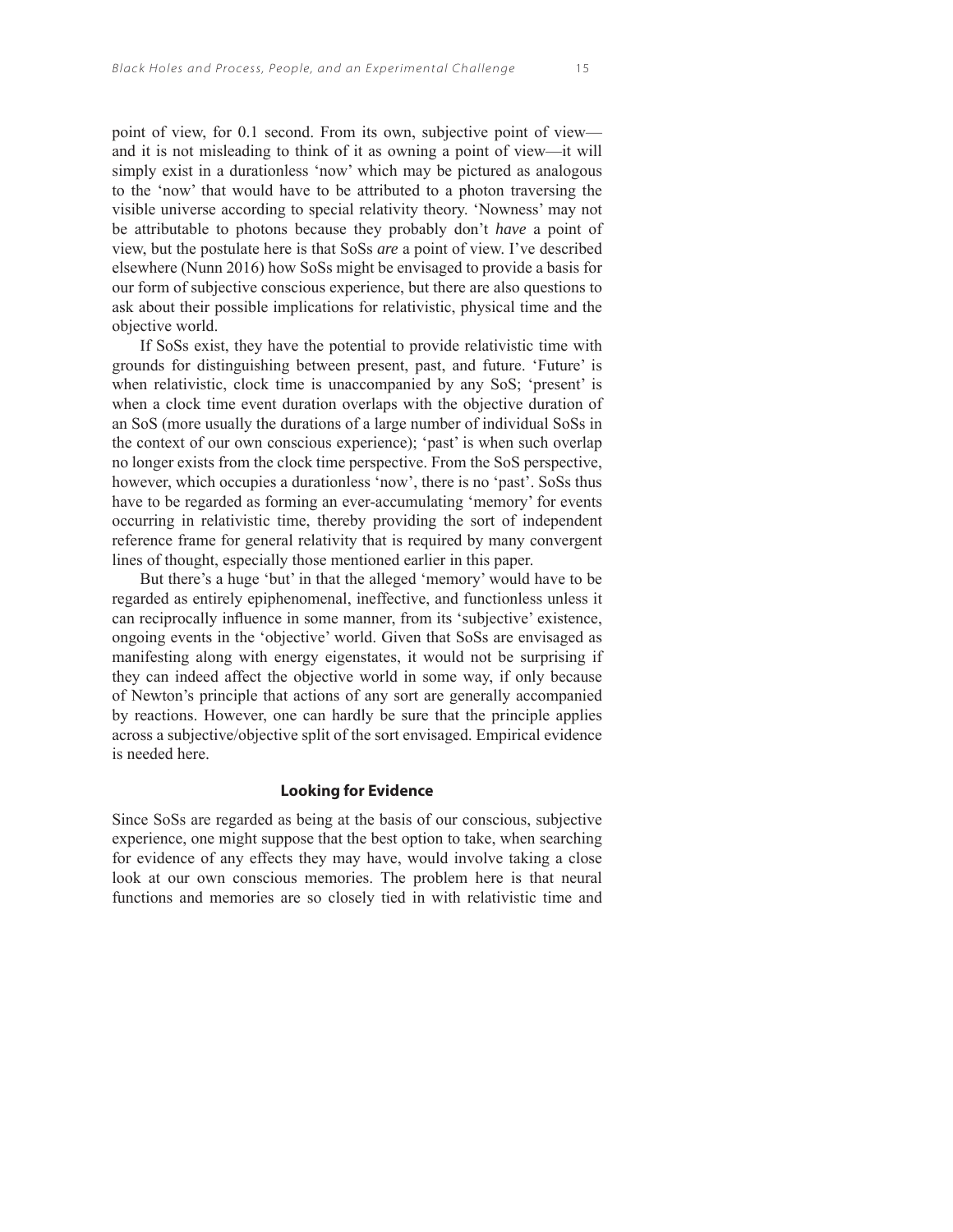indirect experience of a range of neural and other 'clocks' that untangling any independent contribution of SoSs to memory could prove to be a 'looking for a needle in a haystack' task, even though some aspects of neardeath experience, for example, may ultimately turn out to be relevant. Are there any simpler, potentially achievable options?

In fact the most characteristic and easily readable signature of any SoS back actions that may occur is likely to manifest in violations of energy conservation. Any such violations would be especially significant and striking because these are thought to be impossible in the context of contemporary thermodynamic, relativity, and quantum theories. Energy conservation is a consequence, so Noether's theorem tells us, of the indifference of physics to *smooth* translations in clock time. Conservation follows from the fact that it will make no difference to the behavior of physical systems whether you do your experiments at lunchtime or teatime, this year or next. However, any actions that SoSs may have on objective systems will inevitably involve non-smooth temporal transitions because of the split between the two types of time involved. Within the context of the theory, SoS back actions on neural systems at least must occur *unless* it is supposed that consciousness is entirely epiphenomenal; a view which had plenty of adherents 40 years ago but is becoming ever less popular for a very wide range of good reasons. Events that encompassed both types of time could never be modeled by differential equations. Therefore, Noether's theorem7 won't apply to them, and failures of energy conservation may sometimes manifest in relation to any fairly large-scale reciprocal interactions between 'subjective' and 'clock' times. Where best to look for them?

There's actually a vast amount of anecdotal evidence that might be taken to indicate that violations of energy conservation relating to the activities of conscious minds can and do occur. Many of the stories about the 'miracles' of saints or some of the capacities of sadhus, if the events reported were not all attributable to fraud, fakery, mass hallucination, or the like, have to raise questions about the source(s) of the energy needed for those feats. The same applies to reports of physical phenomena manifesting during séances. An especially intriguing, if bizarre, example of the sort of phenomenon that might reward investigation from an energy conservation point of view is available in Stephen Braude's (2007) careful account of the 'gold leaf lady'. She is, or was, an apparently unsophisticated woman who exuded flecks of brass foil from her skin (a feat that professional magicians who were consulted could neither emulate nor explain).<sup>8</sup> If no fraud was involved (and Braude's investigation certainly seems to have excluded this), energy balances relevant to the phenomenon would be quantifiable because the flecks could be (and were) collected and weighed.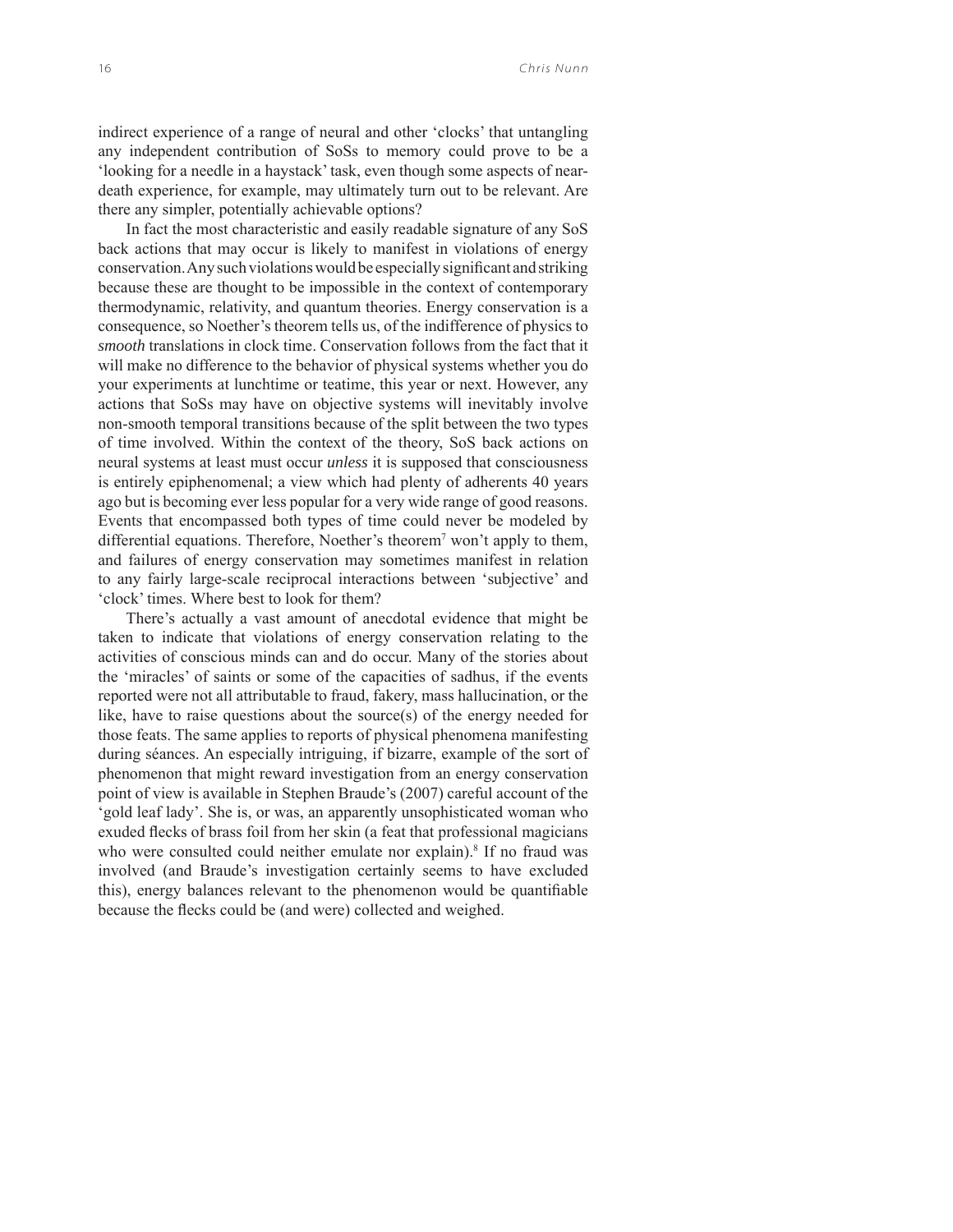Because 'everyone knows' that energy conservation is an unbreakable law, there's only anecdotal evidence to consider (so far as I know). That's the challenge I'd like to put to anyone with access to suitable subjects and technology—to turn some intriguing anecdote into a rigorous investigation. Parapsychologists have of course often conducted careful investigations into various types of 'psychokinesis', but these are unfortunately of little direct relevance in the present connection. The phenomena they have investigated in the laboratory mostly demonstrate only very small effect sizes and generally involve the occurrence of biases in probabilistic outcomes of some sort. It would be hard to demonstrate violations of energy conservation in relation to such phenomena because it would be difficult to exclude contributions from thermal or other sources, perhaps operating via some sort of 'negentropy' effect. More robust phenomena with larger energy requirements would be needed for any convincing demonstration. My own guess is that investigators based in India might have the best chance of success because there are quite frequent reports of sadhus and yogis who have managed to do without food, water, or even air for unfeasibly long periods. If true, how did they manage their energy balances? Perhaps there are people out there able and willing to demonstrate their abilities under adequately controlled conditions.

There's also a possibility that similar, but much smaller-scale, apparent violations might operate all the time, allowing consciousness to modulate brain function, via an inherent (Heisenberg uncertainty–derived) indeterminacy of clock time manifestation of SoSs. It is thus possible that patterned SoSs may have a probabilistic influence on the precise 'objective' timing of environmental 'measurements' of wave functions associated with classical oscillatory events in the brain as these evolve.<sup>9</sup> The situation can be pictured as analogous to that of pendulums swinging in a gravitational field with oscillating macroscopic events in the brain playing the part of pendulum swings and 'consciousness' playing the part of gravitational potential energy, but a form of potential energy that is objectively 'invisible'. Modulations of any such invisible 'potential energy' could be expected to affect objective oscillatory events in the brain. The 'invisibility' of this hypothetical source of potential energy would almost certainly be hard to demonstrate but might just become apparent in the context of relating the energy requirements of calcium wave fluxes, for instance, to ATP (adenosine tri-phosphate) usage in the relevant neurons and astrocytes.

In brief, there are reasons to suppose that, if 'subjectivity' is indeed equivalent to MacTaggart's 'tensed' time, it should be possible to demonstrate the equivalence by looking for apparent, consciousness-related, violations of energy conservation.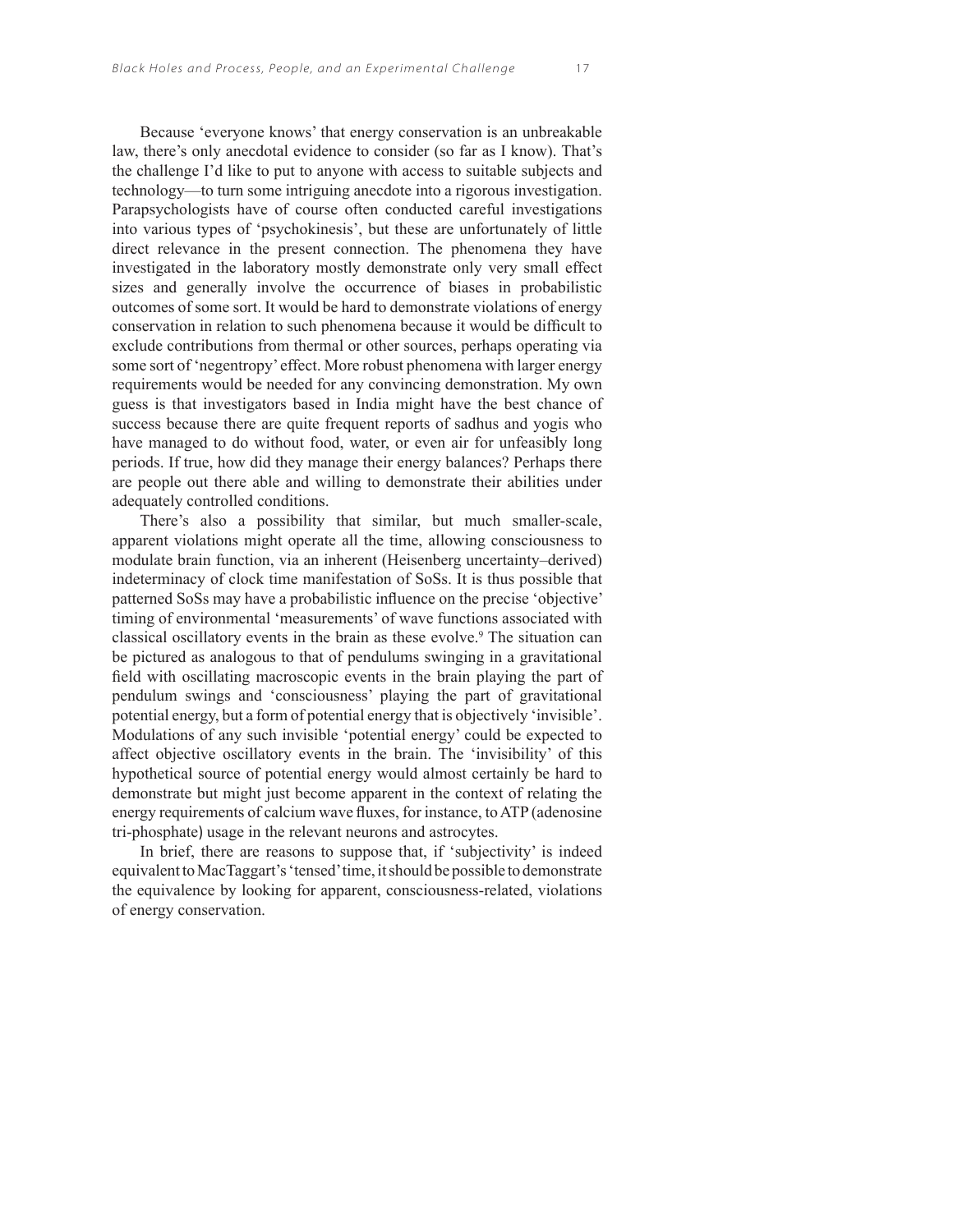# **Notes**

<sup>1</sup> It is sometimes said that the 'proto' in panprotopsychism is surely redundant, but this is not so. Panpsychists generally envisage their psychism as something vaguely quale-like. Panprotopsychists, in contrast, suppose their psychism to bear much the same relationship to the content of our consciousness as do action potentials in the brain, for example, to the content of our minds. There seems to be some degree of overlap between panpsychism and 'property dualism', whereas panprotopsychism has more in common with dual aspect (of information) theory. However, no good account exists, so far as I know, of relationships between these ideas since they are generally held by very different groups of theorists. Panpsychism had distant origins in philosophical and religious thinking while property dualism and dual aspect theory are concepts recently introduced by philosophers and others (building on a proposal made by Baruch Spinoza in the 17th century) to 'explain' the apparently magical emergence of consciousness from neural activity. My personal view is that both property dualism and dual aspect theory, if unconnected with pan(proto)psychism as is often the case in contemporary writings, are fudges needed to preserve a belief in monistic materialism, analogous to the epicycles required to make Ptolemaic astronomy work. Any true monism is probably best regarded as belonging to a pre-manifest reality; a realm that houses wave functions, Jungian 'archetypes', and perhaps mathematical forms among other descriptive concepts (see Pereira, Nunn, Nixon, & Pregnolato 2018). The apparent dualism of our manifest world is consequent on a broken symmetry of the pre-manifest monism, according to this picture, but is real enough from our point of view.

- 2 Neural emergentist theories of consciousness generally appeal to 'gamma coherence' of EEG activity to account for 'binding'. Quantum consciousness theories regard it as dependent on quantum coherence. However, gamma coherence doesn't appear to be *always* necessary, though it is *usually* associated with 'binding', while there are major doubts about whether any widespread quantum coherence in brains could survive 'decoherent' processes. Given these doubts about the adequacy of relatively 'mainstream' theories to account for 'binding', there's certainly room for consideration of possible alternatives.
- 3 Bergson often referred to this concept as 'duration', which can be confusing nowadays because it relates only indirectly to clock time durations.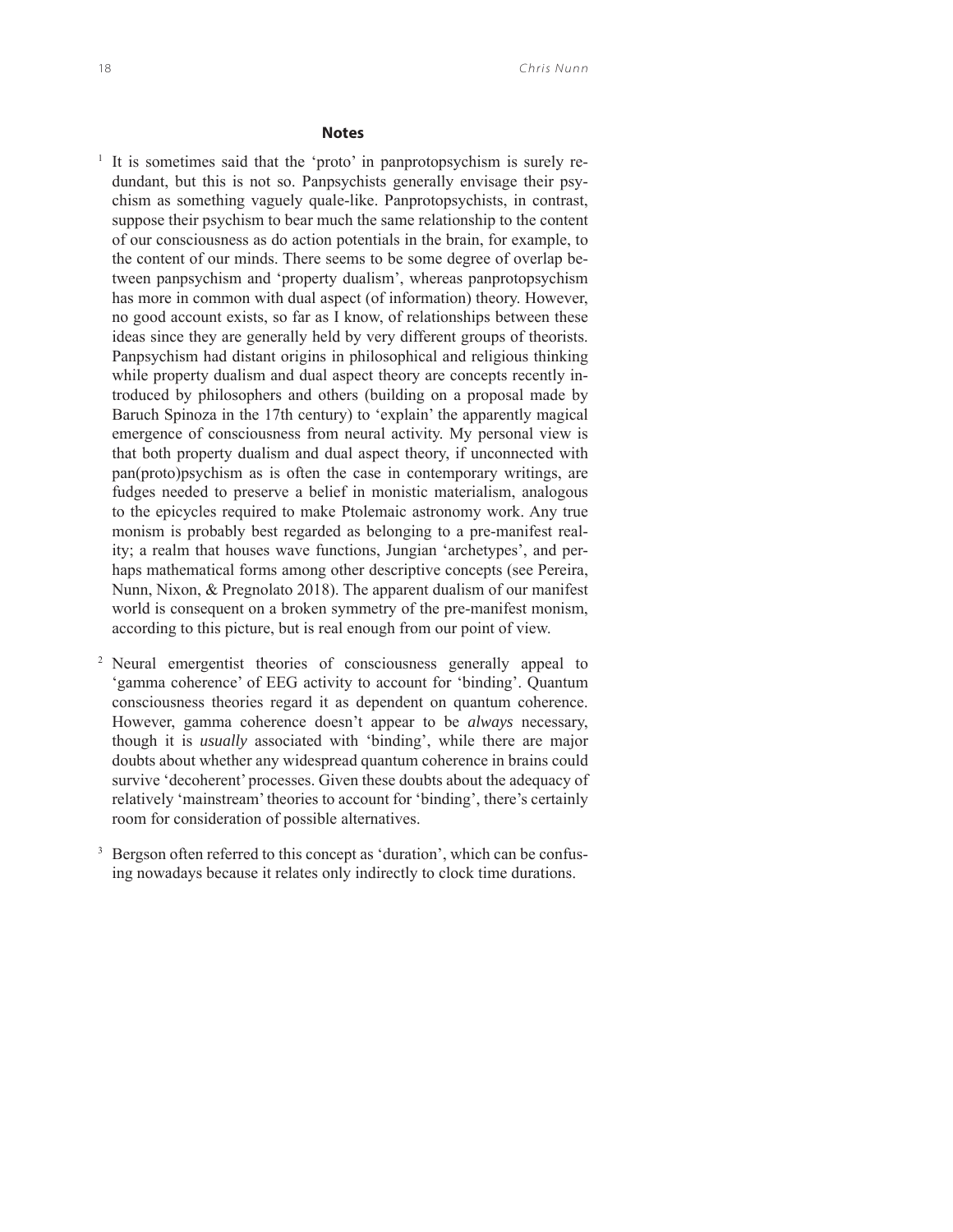- 4 I added 'conscious' because Whitehead, as a pan-experientialist, almost certainly used 'mind' to mean 'conscious mind'.
- <sup>5</sup> Of course Galileo's distinction between primary and secondary qualities is iffy at best and sometimes downright misleading (see, e.g., Nunn 2016: Chapter 7). I mention it here because it was widely thought valid in Whitehead's time.
- 6 Similarly conceived 'units' of conscious mentality have sometimes been referred to as 'psychons' or 'qualions'. I've avoided hijacking those terms because they may mislead, in the context of the theory on offer here, by suggesting similarity to an objective particle with an '-on' ending such as a photon or electron, while SoSs are conceived as belonging to a wholly different branch of reality.
- 7 Emmy Noether proved that "any differentiable symmetry of the action [i.e. Lagrangian] of a physical system has a corresponding conservation law." Hamiltonians are generally thought to be equivalent to Lagrangians in this context. Translations in clock time (e.g., doing your experiment at teatime instead of lunchtime) thus involve a symmetry that entails energy conservation.
- <sup>8</sup> Braude himself speculated that the flecks of brass foil might be 'apports'.
- <sup>9</sup> I'm assuming here that decoherence theory provides an adequate picture, for practical purposes, of the 'measurement' process.

#### **References Cited**

Alvedo, L. (2015). Galaxies, 3:113–128. http://www.mdpi.com/journal/galaxies

- Braude, S. (2007). The Gold Leaf Lady and Other Parapsychological Investigations. University of Chicago Press. Canales, J. (2015). The Physicist and the Philosopher: Einstein, Bergson, and the Debate That
- Changed Our Understanding of Time. Princeton/Oxford: Princeton University Press.
- McTaggart, J. (1908). The Unreality of Time. New York: Longmans, Green. London: Edward Arnold & Co. [Subsequently published in his Philosophical Studies 1934]

Nunn, C. (2013). On taking monism seriously. Journal of Consciousness Studies, 20(9–10):77– 89.

- Nunn, C. (2015). Mind, consciousness and time: An integrated overview. Quantum Biosystems, 6(1):73–81.
- Nunn, C. (2016). New Directions in Consciousness Studies: SoS theory and the Nature of Time. London/New York: Routledge.
- Pereira, A., Jr., Nunn, C., Nixon, G., & Pregnolato, M. (2018). Consciousness and cosmos: Building an ontological framework. Journal of Consciousness Studies, 25(3–4).
- Primas, H. (2003). Time Entanglement Between Mind and Matter. Mind and Matter, 1:81–119.